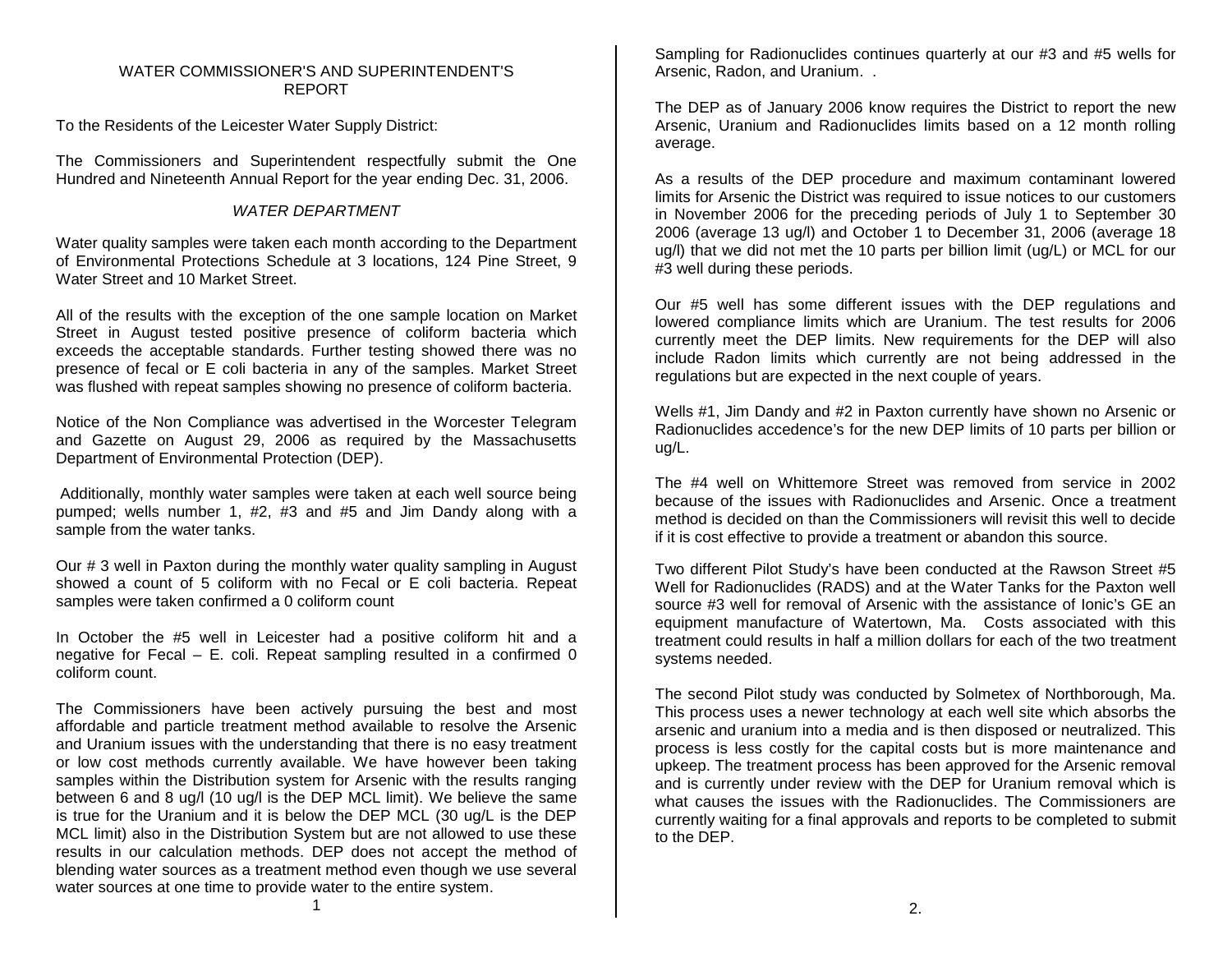In February 2007 the DEP issued a Notice of Noncompliance to the District which requires a corrective action plan detailing both short term and long term solutions to the accedences for the arsenic and uranium issues we are having with our sources.

Final determinations with construction of the treatment after appropriations in April by the District are expected during the summer of 2007.

The Wal-Mart Store located on West Main Street (Rt9) installed both water and sewer lines into their property during 2006. . They have also built a water storage tank to the rear of their property which holds approximately 167,000 gallons of water for their fire sprinkler system. The Fire System is independent from our water system and has all the proper backflow devices which prevents the water in the tank from being re introduced to our water system.

There are 4 additional sites in the Wal-Mart project that have water and sewer stubs to the curbs for future use. There are currently no plans to develop at this time.

Cumberland Farms has built a new store and fuel facilities which opened in January 2007 at 1530 Main Street. Both water and sewer service has been provided from the Districts water and sewer systems.

The Design of a water storage tank has been completed by SEA Consultants for the Rt9 west area. The property was purchased off of Blueberry Lane during the Rt 9 water and sewer project with both water and sewer stubs left for the future tank. The Commissioners as part of the design process are making sure that all the permits and review processes are completed before going forward with the construction which will require a vote of the District for funding.

Replacement of water meters is continuing. Most of the water meters are expected to be replaced by the end of 2007 with heresy radio read meters. The meters will be read either from a hand held reader or a lap top computer minimizing the reading process and insuring the readings are not visually missed read or entered.

The RVS Billing system has also been upgraded to a more advanced Windows Operating System which allowed the District to redesign and modernize the water and sewer bills. The first billing will take place for the January through March 2007 quarter which is billed in April.

The Seventh Consumer Confidence reports were mailed to the District in June 2006, which included information for the previous year 2005.

Each year the Consumer Confidence report will be mailed to the residence of the District by June 30 and will include the information about water quality of each source, information about progress the District is making in protecting the sources and pertinent information about treatment along with general district business.

# *SEWER DEPARTMENT*

SEA Consultants of Cambridge, Ma has completed the Comprehensive Wastewater Management Plan (CWMP) study of the Wastewater Treatment Plant for the current and future needs of the District. The CWMP also included studies to the collection system for infiltration and inflow of which smoke testing and cameras were used to selected areas and lines in the District. Several problem sections were identified for rehabilitation and needed repair which the District will be performing in the near future.

The Commissioners have repeatedly cautioned the residence of the District about sump pumps, roof drains, removing cleanout covers to allow surface water to enter the sanitary sewer or any other means of allowing rain or surface water to be discharged to the sanitary sewer system. Each year the Annual Report cautions about this abuse. A specific notice was sent in December 2005 to each sewer customer.

The District Rules and Regulations read as follows:

Article 3 Section 1 No person shall discharge or cause to be discharged any storm water, surface water, ground water, roof runoff, subsurface drainage, uncontaminated cooling water, or unpolluted industrial process waters to any sanitary sewer.

a) No water from pools, reservoirs, or cellars shall be drained into any sanitary sewer either by gravity or pump.

It is apparent from the smoke testing and camera study that there remains a number of sewer customers that still have illegal connections to the sanitary sewer system. During the next summer there will be a representative from the District inspecting each house documenting any connection that is not related to the sanitary sewer. Once a violation is found the District will issue a violation notice and begin issuing fines until the connection is removed.

The Creation of a System Capacity or Sewer Bank has been established by the Commissioners and reads as follows. In the absence of system capacity, the applicant for any new connection(s) shall be required to create new capacity or remove/reduce existing flow from the sewer system proportionate to ten (10) gallons of infiltration/ inflow for every one (1) gallon anticipated for new construction or a new use.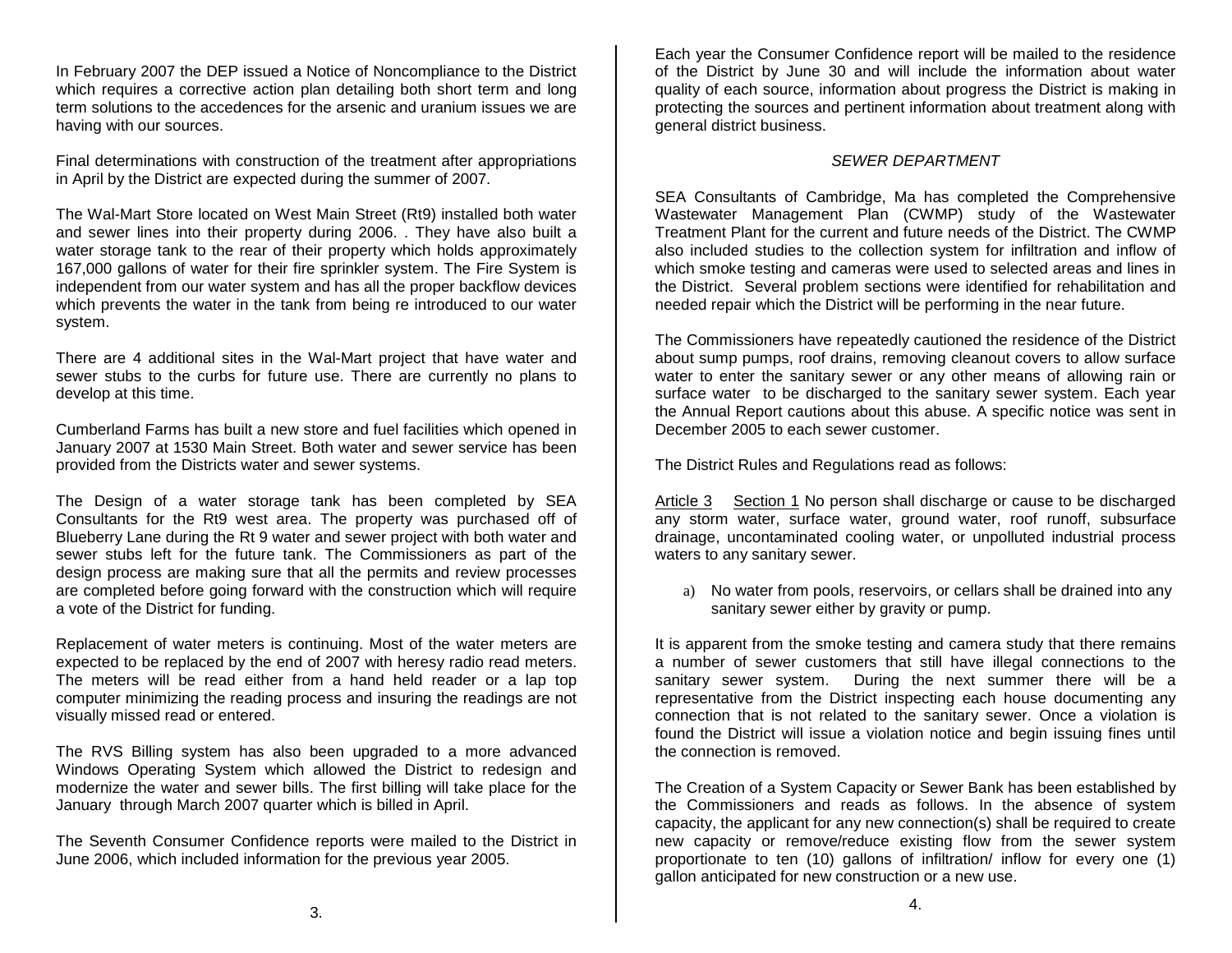To satisfy this requirement the applicant may remove, with written permission from the Board, five (5) documented infiltration and/or inflow sources to be accredited, on a case by case basis, for every one (1) residential connection, or it's equivalent, for new construction or a new use. The Applicant shall provide documentation to the Board, for its approval indicating compliance with the "ten-for-one" or "five-for-one" requirement(s) before connection permit is issued.

Also addressed by the CWMP was the necessity for the District to upgrade the current treatment plant to meet the new discharge permit requirements issued by the EPA and the DEP. The most urgent requirements are the Phosphorous, Copper and the possibility of future requirements for Nitrogen. In addition future development will require the plant to increase the capacity of the plant. The estimated current cost for expansion and treatment upgrades is \$13.5 million dollars. The Commissioners are in agreement that some of this estimated cost can be substantially reduced by contracting individually or performing the work directly by the District rather than a General Contractor who would do the job completely.

A 5 phased approach is being considered for the upgrade as part of the recommendations in which only the most necessary portions be done over the next couple of years and expand the remaining portions of the plant as the customer base increases. The sewer rate could be increased to as much as 40% over the next 5 years.

Other options have also been reviewed which included abandoning the current Wastewater Facility and connecting to the Upper Blackstone Abatement District through Cherry Valley Sewer District and the City of Worcester. The connection fee cost together with treatment and O & M costs to each of the three entities almost doubled the costs over treating and maintain our own system.

The Commissioners at this time are still not accepting any additional connections or sewer extensions to the system from future development projects until the Wastewater Treatment Plant is upgraded for the stricter treatment requirements and enlarged to accommodate more flow capacity. Individual connections will be allowed to properties were stubs have been left for the different sewer projects and who are adjacent to the existing sewer system.

New sewer connections for 2006 included the New Supper Wal-mart and Cumberland Farms on West Main Street. Number 12 Breezy Green and 22 Winslow also made connection to the sanitary sewers.

The WWTP on Pine Street has been operating at its design flow during wet weather and has met the permit during the last year for phosphorous and copper. Additional chemicals have been added to help the plant during the wet periods meet the permit limits.

Minutes of the 119th Annual Meeting Leicester Water Supply District April 25, 2006

In accordance with the warrant legally served and posted, the legal voters of the Leicester Water Supply District met in the Leicester Water Supply District Meeting Hall, 124 Pine Street, in the Town of Leicester on Tuesday April 25, 2006 at seven in the evening ( 7:00 pm), to act on the following Articles, viz:

The meeting was called to order at 7:00 p.m. by the District Moderator Leonard S. Gabrila. A Quorum was declared with 24 signed in voting residence.

A Motion was made by the Clerk to dispense with the reading of the Articles as everyone present had a copy of the Warrant. A second was made and voted in the affirmative. None opposed.

ARTICLE 1 A motion to be made to dispense with the reading of the Officers Reports as copies of the 118 th Annual Report were present and that the reports of the District Officers are accepted with the exception of any typographical errors. A second was made and voted. None opposed,

ARTICLE 2 Robert F. Wilson nominated J. Donald Lennerton for Water Commissioner for a term of three years. Motion was seconded. Motion was made and seconded that the Clerk cast one ballot for J. Donald Lennerton for Water Commissioner for a term of three years. None opposed

ARTICLE 3 Leonard S Gabrila made a motion that the District vote to pay the District Officers as follows for the fiscal year beginning July 1, 2006.

| Commissioner Chairman       | S  | 2.024.00 |
|-----------------------------|----|----------|
| 2 other Commissioners, each |    | 1.760.00 |
| Moderator                   |    | 137.50   |
| TOTAL                       | S. | 5.681.50 |

A second was made by Theodore Antanavica.

The Clerk asked if this was an amendment to the original motion approved by the Board. Robert Wilson responded with a no and stated that the Moderator changed the figures before making the motion.

After no other discussion and the motion was voted: 18 for and 2 opposed 4 abstained.

The Superintendent Frank W. Lyon asked for a few moments to recalculate the figures for Article 4 as the total figures represented in the Motion for Article 4 had changed because of the voted for Article 3.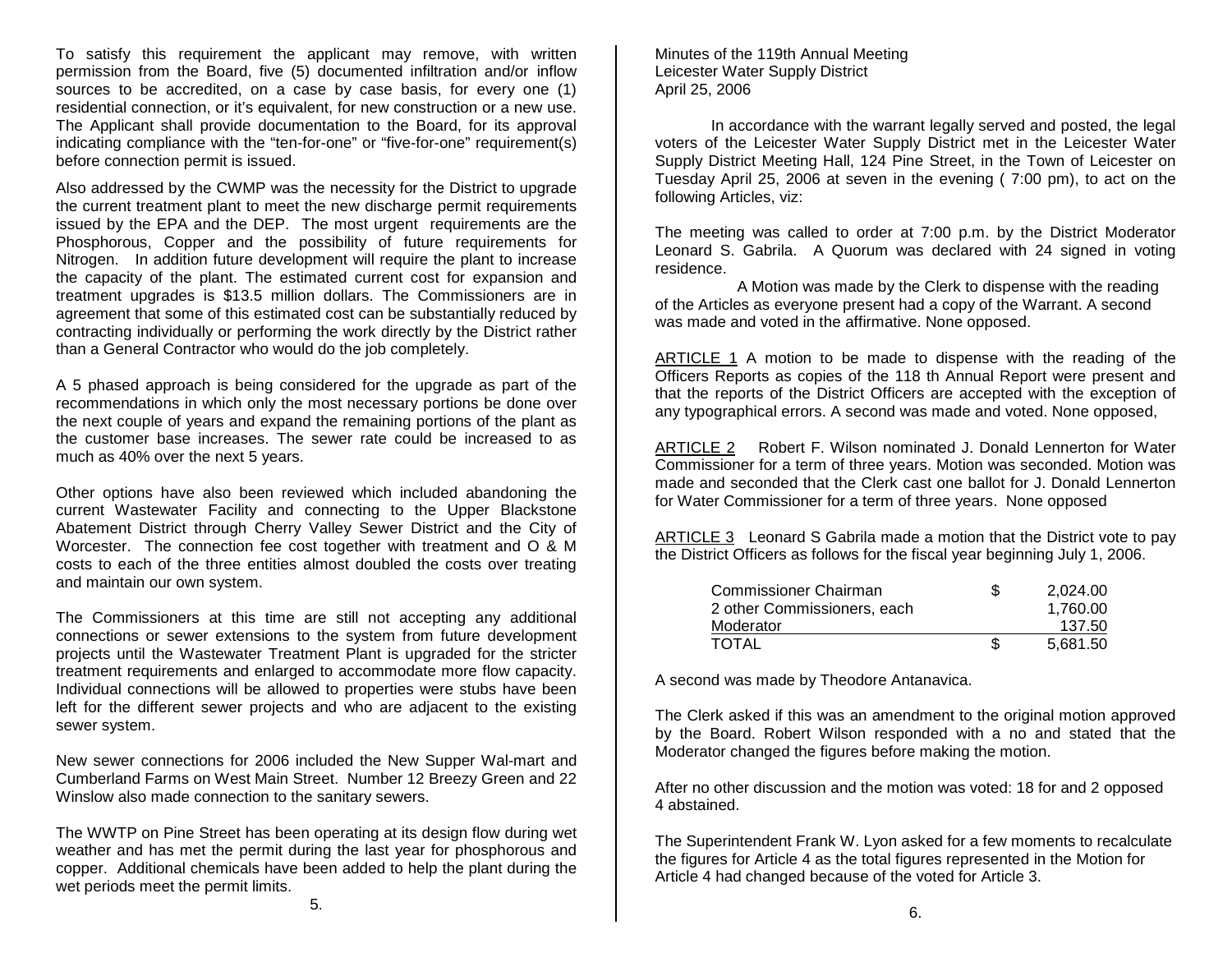Robert Wilson suggested that the Meeting move to Article 5 until the figures were corrected.

ARTICLE 5 Robert F. Wilson made the motion that the District vote to authorize the Treasurer with the approval of the Commissioners to borrow in anticipation of the revenue for the fiscal year beginning July 1, 2005, in accordance with the General Laws, Chapter 44, Section 4 and Acts in amendment thereon and including in addition thereto, Chapter 849 of the Acts of 1969, as amended, by issuing a note or notes payable within one year and to renew any note or notes as may be given for a period of less than one year, in accordance with the General Laws, Chapter 44, Section 17.

The motion was seconded and voted: None opposed

ARTICLE 4 Robert F. Wilson made the motion that the District vote to raise and appropriate the following sums of money to defray the expenses of the District for the fiscal year beginning July 1, 2006.

|              | 383,369.09    |
|--------------|---------------|
|              | 39.587.00     |
|              | 18.508.79     |
| <b>TOTAL</b> | \$ 760,000.63 |

To transfer from the

| Rawson, Holcomb, Utica and Breezy Green Lateral Account |     |           |
|---------------------------------------------------------|-----|-----------|
| To Maturing Debt (Principal\$                           |     | 13.750.00 |
| To Interest on Debt (Interest)                          |     | 7.562.50  |
| <b>TOTAL</b>                                            | \$. | 21.312.50 |

## To transfer from the

| Waite Street, Massasoit, Rural, Chapel Sewer Lateral Account |           |
|--------------------------------------------------------------|-----------|
| To Maturing Debt (Principal) \$                              | 30.834.00 |
|                                                              | 37.924.80 |
| TOTAL                                                        | 68.758.80 |

## To transfer from the

| Lake Sargent Drive / Paxton Street Sewer Lateral Account |           |
|----------------------------------------------------------|-----------|
| To Maturing Debt (Principal\$                            | 9.460.00  |
| To Interest on Debt (Interest)                           | 11.625.00 |
| <b>TOTAL</b>                                             | 21.085.00 |

To transfer from the

| <b>Mannville Street Sewer Lateral Account</b> |           |
|-----------------------------------------------|-----------|
| To Maturing Debt (Principal\$                 | 11.000.00 |
| To Interest on Debt (Interest)                | 13.585.00 |
| <b>TOTAL</b><br>\$.                           | 24.585.00 |
|                                               |           |

The motion was seconded and voted: None opposed

ARTICLE 6 Robert F. Wilson made the motion that the District vote to Table this Article until the next Special or Annual Meeting. The motion was seconded.

Under discussion Mr. Wilson explained that the Board was not fully prepared to present this article at this time. The Board needed more time to properly research some issues that surfaced before they present this article to the District for future retired employees of the District.

Mr. Pierce, Mr. Laincz of Warren Ave and Mr. Nelson of Warren Street all expressed their concerns and also contributed that the current the economics conditions did not warrant the additional cost of thousands of dollars to the District.

The motion was voted with 22 for None opposed.

ARTICLE 7 Robert F. Wilson made the motion that the District vote to Table this Article until the next Special or Annual Meeting. The motion was seconded.

Under discussion Mr. Wilson explained that this article was relative to article 6 and would be addresses at another date.

. Motion was voted 22 for None opposed

The Moderator asked if there was any further business to be brought before the meeting.

Mr. Davis of Warren Street wanted the District to notify the residence individually of any further meetings. There was some general discussion as to direct mailings, additional postings etc.

The Commissioners recognized the discussion and stated that all the legal requirements are met with an additional advertisement in the newspaper about the meetings time and place. The Commissioners were not in agreement that there should be additional expense to mail notifications to each residence. The Annual Meeting by By-law requires the District Annual Meeting to be the last Tuesday of April each year. Posting of the Annual District was available on the Districts new web site in addition to the three public places and notice on the last billing.

The Treasurer Lillian Dorr responded with verification of the expense for a mailing notice and stated that no matter what notices were sent to the residence it was always hard to get people to come to the meetings unless they had an issue with something.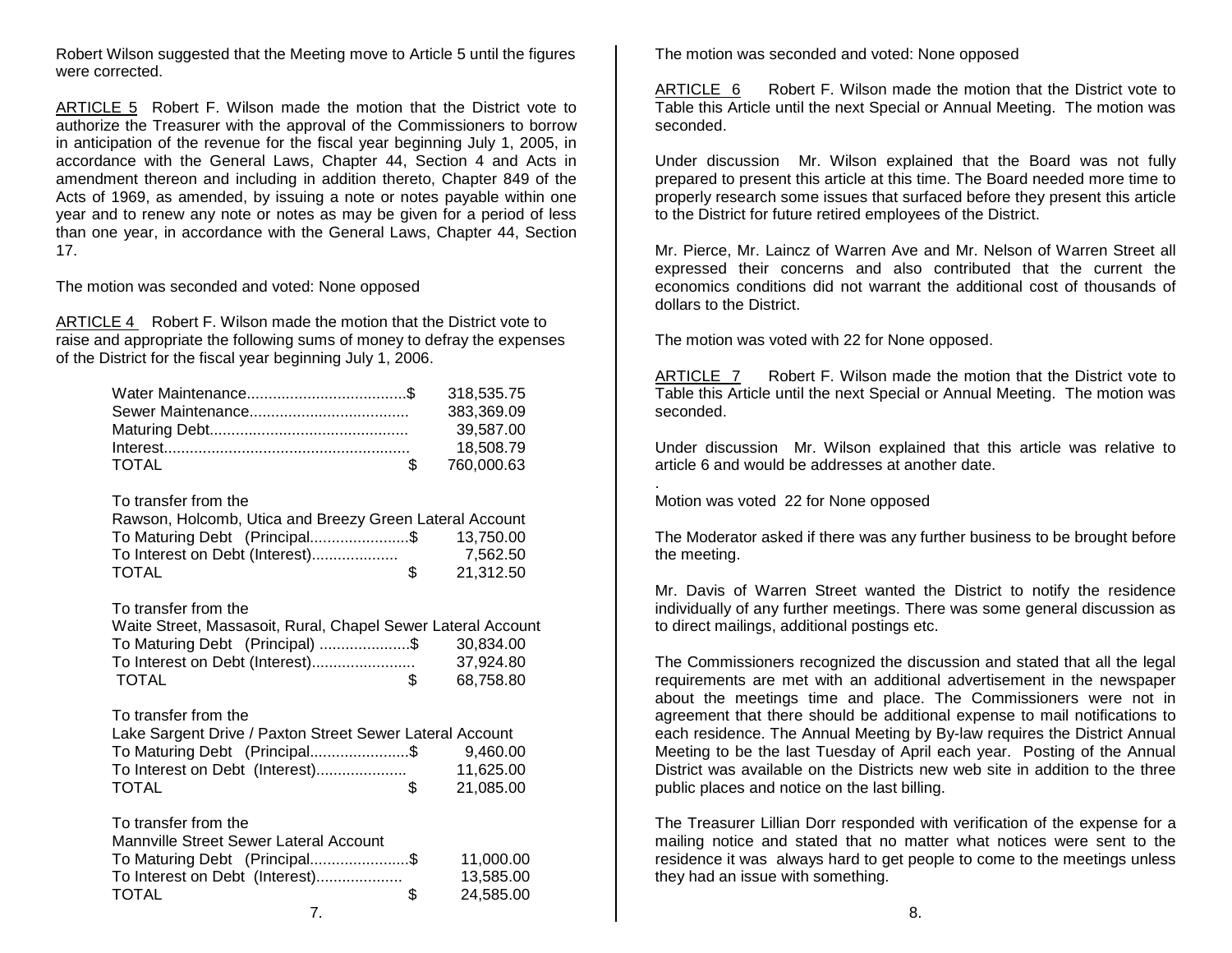The Superintendent reminded the Meeting that SEA Consultants would present a Public Hearing immediately after the Annual Meeting to discuss the Comprehensive Wastewater Analysis Study for the Treatment Plant.

The meeting was adjourned at 7:30 p.m. after a motion and a second was made. 24 legal votes attended the meeting

The motion was seconded and voted: None opposed:

Respectfully submitted, Frank W. Lyon District Clerk April 28, 2006

Minutes of the Special District Meeting Leicester Water Supply District June 23, 2006,

In accordance with the warrant legally served and posted, the legal voters of the Leicester Water Supply District met in the Leicester Water Supply District Meeting Hall, 124 Pine Street, in the Town of Leicester on Tuesday April 25, 2006 at seven in the evening ( 6:30 pm), to act on the following Articles, viz:

The meeting was called to order at 6:30 p.m. by the District Moderator Leonard S. Gabrila. A Quorum was declared with 17 signed in voting residence.

A Motion was made by the Clerk to dispense with the reading of the Articles as everyone present had a copy of the Warrant. A second was made and voted in the affirmative. None opposed.

ARTICLE 1 J. Donald Lennerton moved that the District vote to amend Article 2, Section 2 of the District by Laws to read as follows;

If the Moderator, or the Meeting by vote, so orders, only legal voters shall be admitted to a defined portion of the place of meeting, and a check list shall be used in the enforcement of such orders. A legal voter shall be constituted as any person of legal voting age, registered as a voter with the town of Leicester and permanently residing within the legal bounds of the District.

Article 3, Section 1 to read as follows;

The Officers of the District shall be elected (by ballot) at the Annual Meeting. They shall include a Board of three Water Commissioners, one elected each year for a term of three years. The Treasurer; Assistant Treasurer; Clerk; Moderator and Auditor shall each be appointed by the Board of Water Commissioners for a term not to exceed three years.

Article 4, Section 1 to read as follows;

The Moderator shall preside at all meetings and conduct them in accordance with the procedure set forth in Article 2. In the absence of the appointed Moderator a substitute shall be elected by the meeting and shall preside only for that meeting.

Article 4, Section 3 to read as follows;

The Treasurer and Assistant Treasurer shall receive and take charge of all moneys and funds due this Water District, directly, or through Collectors

appointed with the approval of the Water Commissioners, and shall deposit said moneys or funds in one or more Banks or Trust Companies within the Commonwealth, and shall pay out same only on Warrants signed by a majority of the Board of Water Commissioners. Motion was seconded.

The Clerk reminded the Moderator that the motion required a two thirds majority vote of the District.

After a brief discussion the Motion was passed by a hand vote 15 yes, 0 no Unanimous.

ARTICLE 2 Robert F. Wilson moved that the District vote to transfer the sum of FORTY FIVE THOUSAND DOLLARS (\$45,000) from the Water Development Fund for design of a proposed water storage tank to be located on District owned property adjacent to Blueberry Lane off Rt 9 and to authorize the Commissioners to contract with a Registered Professional Engineer to design apply for applications, permits or grants for said tank. The motion was seconded.

A brief by Frank W. Lyon Superintendent explained the need and purpose to begin with the water tank needs for the Rt 9 west area.

On a hand vote 14 for and 1 opposed.

ARTICLE 3 Robert F. Wilson moved that the District vote to appropriate the sum of Twenty One Thousand Two Hundred Dollars (\$21,200.00) to conduct smoke testing and reporting of the district sanitary sewer lines in conformance with the Infiltration / Inflow requirements of the National Discharge Permit requirements and to meet said appropriation to transfer

Six Thousand Two Hundred Twenty Nine Dollars and 61 (\$6,229.61) from Article 8, Warren Street Sewer Repair, voted April 25, 2005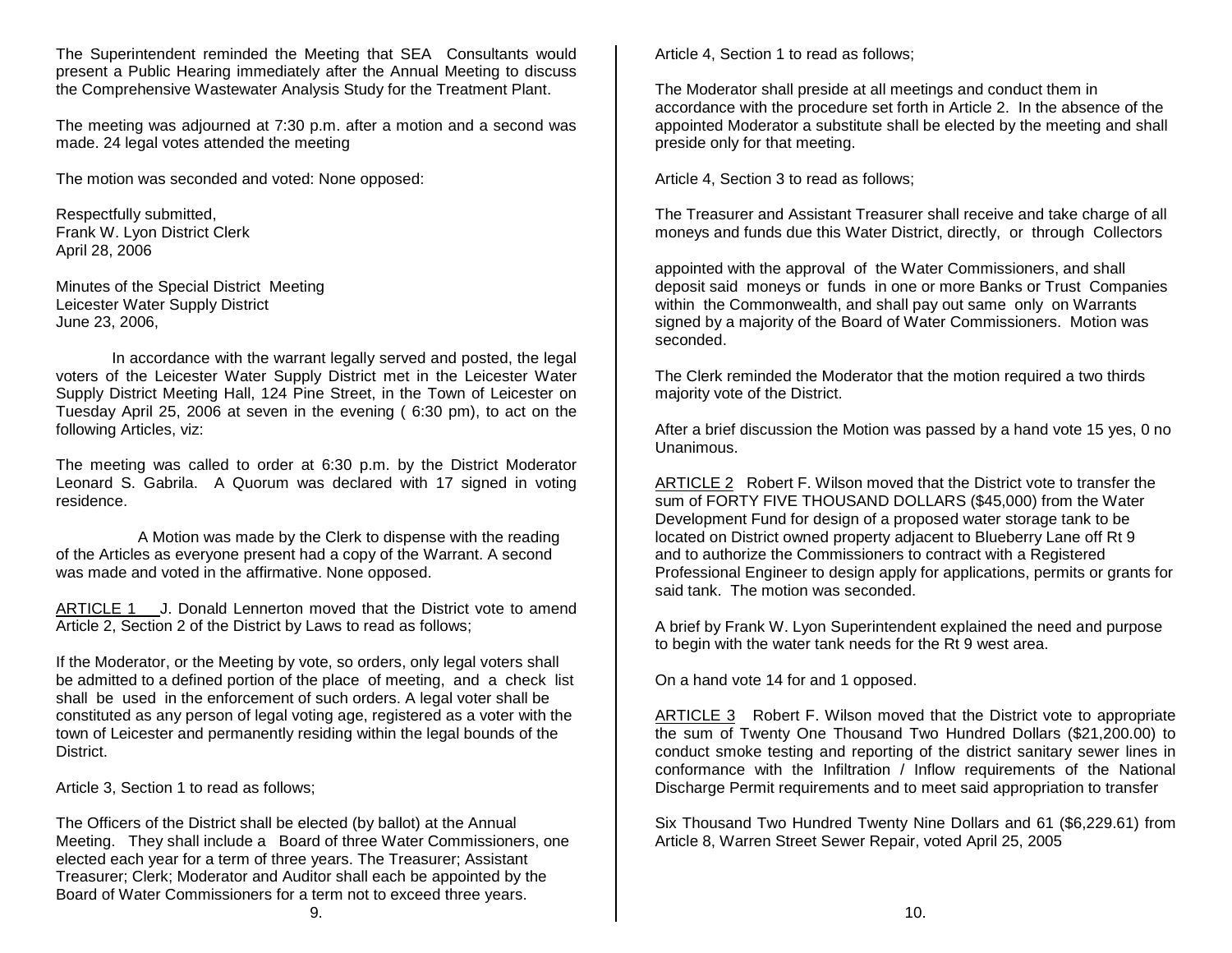One Thousand One Hundred Thirty Four Dollars and 35 (\$1,134.35) from Article 1, Rawson Street land purchase, voted January 6, 2004

Four Thousand Thirty Five Dollars and 03 (\$4, 035.03) from Article 11, Mannville Street Sewer Project, voted April 24, 2001

Five Thousand Nine Hundred Sixteen Dollars and 61 (\$5,916.03) from Article 2, Paxton Street Sewer Project, voted June 10, 1999

Three Thousand Eight Hundred Eighty Four Dollars and 98 (\$3,884.98) from Sewer Development.

TOTAL to be transferred Twenty One Thousand Two Hundred Dollars (\$21,200.00)

And to Authorize the Commissioners to contract with a Registered Professional Engineer to conduct said study. Motion was seconded.

On a hand vote 15 yes and 0 no.

Respectfully submitted, Frank W. Lyon District Clerk June 29, 2006

### TREASURE'S REPORT

#### JULY 1, 2005 TO JUNE 30, 2006

#### **RECEIPTS**

| CASH ON HAND JUNE 2005<br><b>WATER REVENUE</b><br><b>SEWER REVENUE</b><br><b>INTEREST INCOME BANK ACCOUNTS</b><br>NTEREST WAITE LATERAL<br><b>INTEREST DEER POND LATERAL</b><br><b>INTEREST BREEZY/RAWWSON LATERAL</b><br><b>INTEREST PAXTON/LAKE LATERAL</b><br><b>INTEREST UNIBANK MANNVILLE LATERAL</b><br><b>INTEREST SEWER STABLIZER ACCOUNTS</b><br><b>INTEREST RT.9 LATERAL</b><br><b>INTEREST C.W.M.P</b><br><b>OTHER CHARGES</b><br><b>WATER CONNECTIONS FEES</b><br><b>SEWER CONNECTIONS FEES</b><br><b>WATER ASSEMENTS</b><br><b>SEWER ASSEMENTS</b><br>HILLCREST SEWER INSPECTION FEE<br><b>U.S.D.A. BORROWING</b> | 133,412.00<br>99,639.00<br>348,277.00<br>86,938.00<br>19,721.00<br>5,132.00<br>8,338.00<br>5,903.00<br>9,949.00<br>2,790.00<br>17,938.00<br>6,992.00<br>49,328.00<br>95,500.00<br>501,123.00<br>588.00 |
|--------------------------------------------------------------------------------------------------------------------------------------------------------------------------------------------------------------------------------------------------------------------------------------------------------------------------------------------------------------------------------------------------------------------------------------------------------------------------------------------------------------------------------------------------------------------------------------------------------------------------------|--------------------------------------------------------------------------------------------------------------------------------------------------------------------------------------------------------|
|                                                                                                                                                                                                                                                                                                                                                                                                                                                                                                                                                                                                                                |                                                                                                                                                                                                        |
|                                                                                                                                                                                                                                                                                                                                                                                                                                                                                                                                                                                                                                |                                                                                                                                                                                                        |
|                                                                                                                                                                                                                                                                                                                                                                                                                                                                                                                                                                                                                                |                                                                                                                                                                                                        |
|                                                                                                                                                                                                                                                                                                                                                                                                                                                                                                                                                                                                                                |                                                                                                                                                                                                        |
|                                                                                                                                                                                                                                                                                                                                                                                                                                                                                                                                                                                                                                |                                                                                                                                                                                                        |
|                                                                                                                                                                                                                                                                                                                                                                                                                                                                                                                                                                                                                                |                                                                                                                                                                                                        |
|                                                                                                                                                                                                                                                                                                                                                                                                                                                                                                                                                                                                                                |                                                                                                                                                                                                        |
|                                                                                                                                                                                                                                                                                                                                                                                                                                                                                                                                                                                                                                |                                                                                                                                                                                                        |
|                                                                                                                                                                                                                                                                                                                                                                                                                                                                                                                                                                                                                                |                                                                                                                                                                                                        |
|                                                                                                                                                                                                                                                                                                                                                                                                                                                                                                                                                                                                                                |                                                                                                                                                                                                        |
|                                                                                                                                                                                                                                                                                                                                                                                                                                                                                                                                                                                                                                |                                                                                                                                                                                                        |
|                                                                                                                                                                                                                                                                                                                                                                                                                                                                                                                                                                                                                                |                                                                                                                                                                                                        |
|                                                                                                                                                                                                                                                                                                                                                                                                                                                                                                                                                                                                                                |                                                                                                                                                                                                        |
|                                                                                                                                                                                                                                                                                                                                                                                                                                                                                                                                                                                                                                |                                                                                                                                                                                                        |
|                                                                                                                                                                                                                                                                                                                                                                                                                                                                                                                                                                                                                                |                                                                                                                                                                                                        |
|                                                                                                                                                                                                                                                                                                                                                                                                                                                                                                                                                                                                                                |                                                                                                                                                                                                        |
|                                                                                                                                                                                                                                                                                                                                                                                                                                                                                                                                                                                                                                | 536,687.00                                                                                                                                                                                             |
|                                                                                                                                                                                                                                                                                                                                                                                                                                                                                                                                                                                                                                | 660.00                                                                                                                                                                                                 |
|                                                                                                                                                                                                                                                                                                                                                                                                                                                                                                                                                                                                                                | 2,286,295.00                                                                                                                                                                                           |
| <b>GRANT U.S.D.A.</b>                                                                                                                                                                                                                                                                                                                                                                                                                                                                                                                                                                                                          | 952,825.00                                                                                                                                                                                             |
| <b>C.W.M.P BORROWING</b>                                                                                                                                                                                                                                                                                                                                                                                                                                                                                                                                                                                                       | 340,435.00                                                                                                                                                                                             |
| <b>TOTAL RECEIPT</b>                                                                                                                                                                                                                                                                                                                                                                                                                                                                                                                                                                                                           | \$9,707,470.00                                                                                                                                                                                         |
| <b>DISBURSEMENTS</b>                                                                                                                                                                                                                                                                                                                                                                                                                                                                                                                                                                                                           |                                                                                                                                                                                                        |
| \$<br><b>WATER MAINTANCE</b>                                                                                                                                                                                                                                                                                                                                                                                                                                                                                                                                                                                                   | 179,478.00                                                                                                                                                                                             |
|                                                                                                                                                                                                                                                                                                                                                                                                                                                                                                                                                                                                                                | 243,305.00                                                                                                                                                                                             |
| <b>SEWER MAINTANCE</b>                                                                                                                                                                                                                                                                                                                                                                                                                                                                                                                                                                                                         |                                                                                                                                                                                                        |
| <b>MATURING DEBT</b>                                                                                                                                                                                                                                                                                                                                                                                                                                                                                                                                                                                                           |                                                                                                                                                                                                        |
| <b>INTEREST ON DEBT</b>                                                                                                                                                                                                                                                                                                                                                                                                                                                                                                                                                                                                        | 964,677.00<br>114,364.00                                                                                                                                                                               |
| WORCESTER COUNTY RETIREMENT                                                                                                                                                                                                                                                                                                                                                                                                                                                                                                                                                                                                    | 23,785.00                                                                                                                                                                                              |
| RT.9 SEWER LATERAL                                                                                                                                                                                                                                                                                                                                                                                                                                                                                                                                                                                                             | 89,905.00                                                                                                                                                                                              |
| ART. 8 ENG. (4-27-0421                                                                                                                                                                                                                                                                                                                                                                                                                                                                                                                                                                                                         | 1,151.00                                                                                                                                                                                               |
| <b>CWMP</b>                                                                                                                                                                                                                                                                                                                                                                                                                                                                                                                                                                                                                    | 146,140.00                                                                                                                                                                                             |
| <b>SHORT TERM BORROWING</b>                                                                                                                                                                                                                                                                                                                                                                                                                                                                                                                                                                                                    | 3.640.00                                                                                                                                                                                               |
| <b>ART. 9 NEW METERS</b>                                                                                                                                                                                                                                                                                                                                                                                                                                                                                                                                                                                                       | 13,770.00                                                                                                                                                                                              |
| <b>MANNVILLE LATERAL</b>                                                                                                                                                                                                                                                                                                                                                                                                                                                                                                                                                                                                       | 252.00                                                                                                                                                                                                 |
| <b>TOTAL DISBURSEMENTS</b>                                                                                                                                                                                                                                                                                                                                                                                                                                                                                                                                                                                                     | \$5,280,467.00                                                                                                                                                                                         |
| CASH ON HAND JUNE 30, 2006                                                                                                                                                                                                                                                                                                                                                                                                                                                                                                                                                                                                     | 4, 427,003.00                                                                                                                                                                                          |